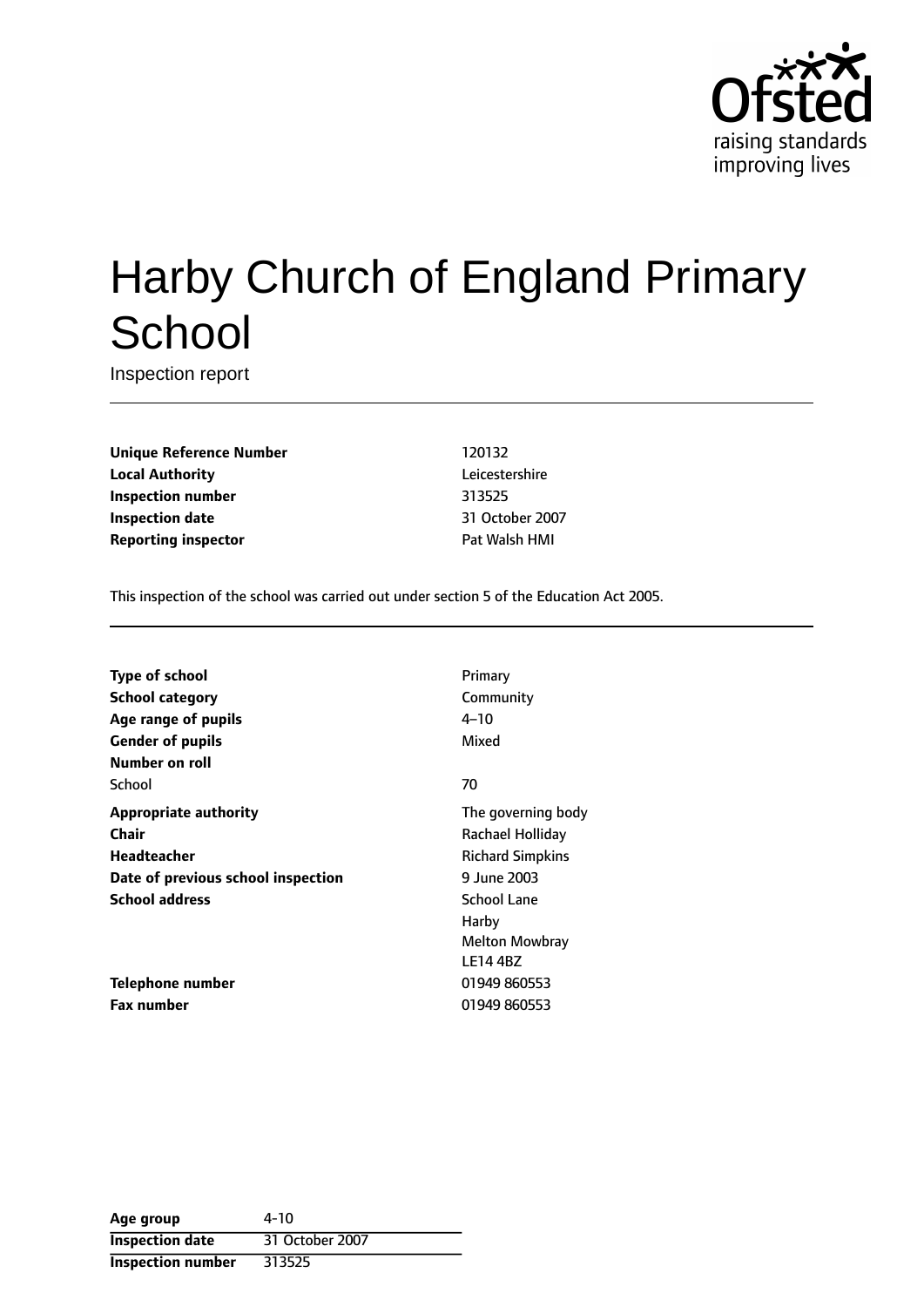.

© Crown copyright 2007

#### Website: www.ofsted.gov.uk

This document may be reproduced in whole or in part for non-commercial educational purposes, provided that the information quoted is reproduced without adaptation and the source and date of publication are stated.

Further copies of this report are obtainable from the school. Under the Education Act 2005, the school must provide a copy of this report free of charge to certain categories of people. A charge not exceeding the full cost of reproduction may be made for any other copies supplied.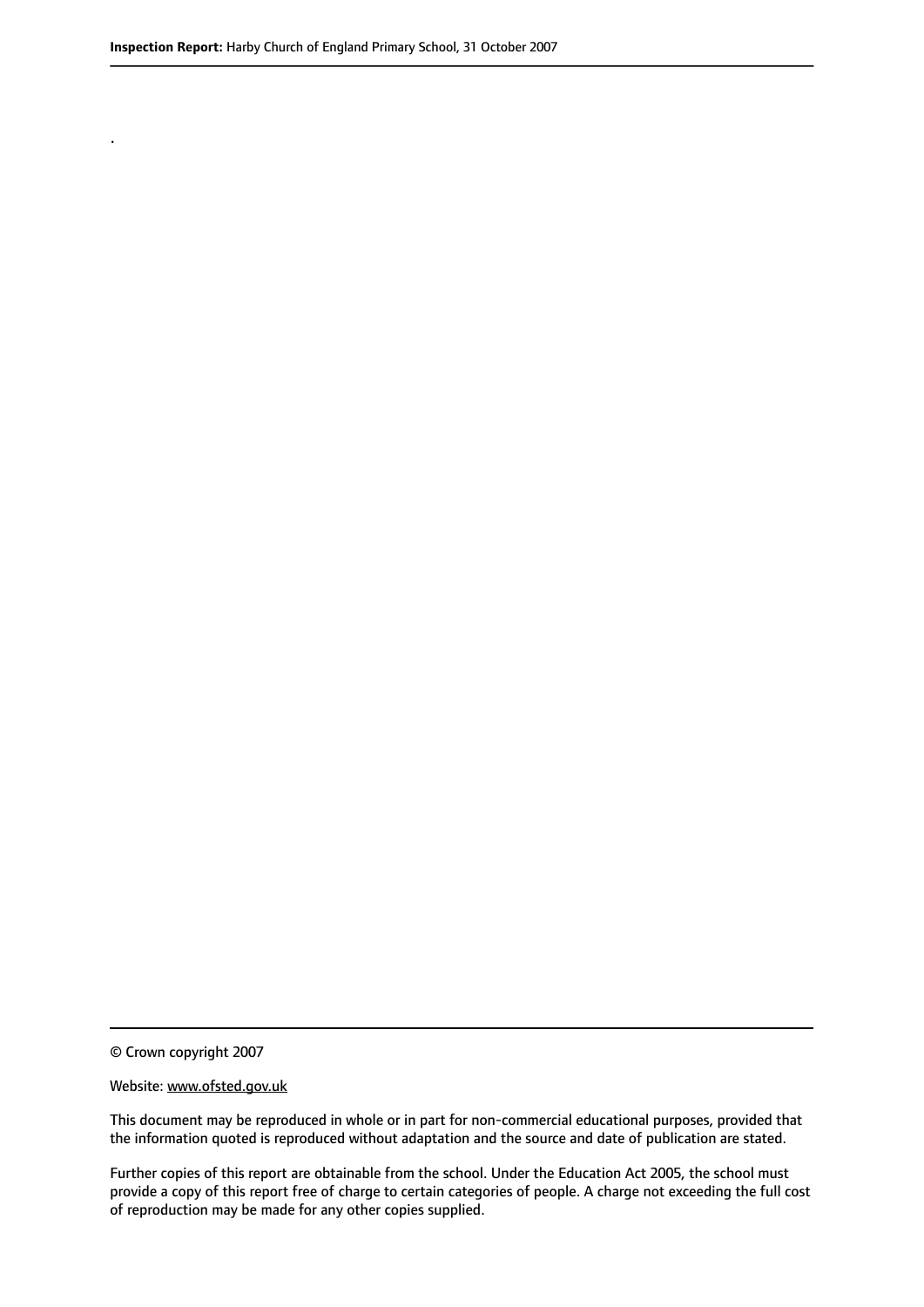## **Introduction**

The inspection was carried out by one of Her Majesty's Inspectors. The following issues were investigated: the pupils' achievement, the quality of teaching and learning, and how well the school's leadership promotes high standards and good personal development. Evidence was gathered from observation of lessons, the pupils' work, discussion with them, the staff, some parents and a governor, and a scrutiny of school documents and parental questionnaires. Other aspects of the school's work were not investigated in detail, but the inspector found no evidence to suggest that the school's own assessments, as given in its self-evaluation form, were not justified. These have been included where appropriate in this report.

### **Description of the school**

This school is smaller than most primary schools. The majority of the pupils come from the local rural area. A very small proportion of pupils are entitled to free school meals, and all are of White British heritage. The proportion identified by the school as having learning difficulties and/or disabilities is well below average. Pupils transfer to the local high school at 10 years old.

#### **Key for inspection grades**

| Grade 1 | Outstanding  |
|---------|--------------|
| Grade 2 | Good         |
| Grade 3 | Satisfactory |
| Grade 4 | Inadequate   |
|         |              |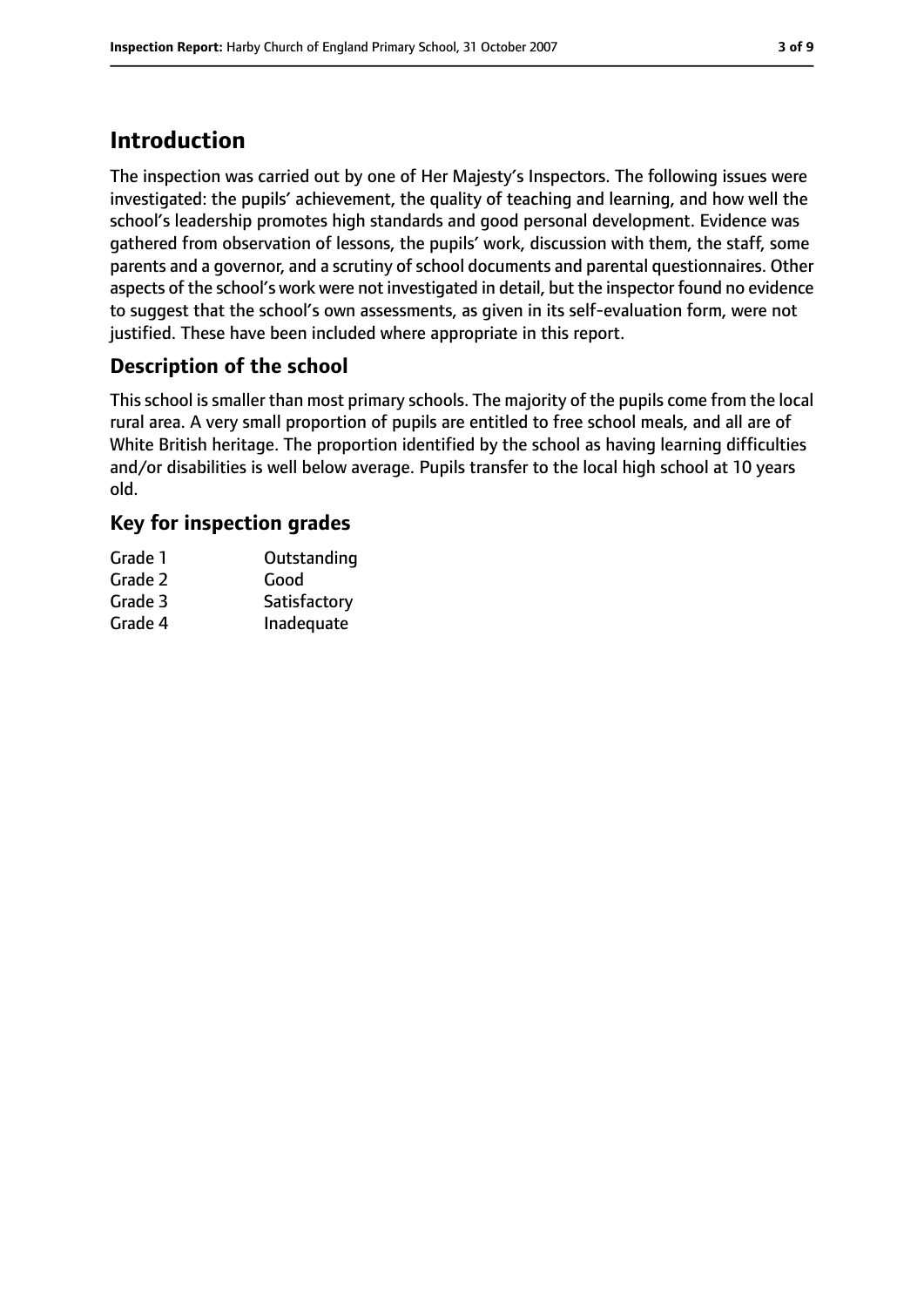## **Overall effectiveness of the school**

#### **Grade: 1**

This is a school where pupils flourish in an extremely caring environment and, as a result, achieve exceptionally well academically and in many aspects of their personal development. The comment made by one parent echoes the views of many: 'An excellent school where I have always found my son to be treated as an individual and his thoughts and ideas encouraged'. At the heart of the school's success are the strong Christian ethos and values, which permeate every aspect of school life. Pupils feel extremely safe and secure because the school knows them all well and has thorough procedures in place to ensure their health and safety.

Pupils' personal development is outstanding. This is evident in their exemplary behaviour and very positive attitudes to their learning. They have a clear idea of what it means to have a healthy lifestyle because the school has worked hard to improve their understanding, for example in the recent 'Healthy Week'. Many participate in a wide range of sports and games at playtime, and at after-school clubs. Pupils'spiritual, moral and social development is excellent, but they have limited experience of the cultural diversity of the wider world. The school has recognised this and has begun to introduce measures to develop a broader cultural understanding, for example a multicultural arts week. There is an ethos of respect between pupils and all adults in the school community. The family atmosphere spreads to the local community, for example through environmental work and contributionsto the village newspaper. The school's strong and sustained emphasis on ecological awareness has a very positive effect on pupils' personal development and enables them to make an outstanding contribution to the school and the wider community. The school council plays an active role in decision-making, for example choosing the new playground equipment. Pupils know that they are listened to and that their opinions matter and, consequently, they feel highly valued as individuals. The very good social and organisational skills which pupils develop, added to the exceptionally high standards that they attain in English, mathematics, science and information and communication technology (ICT), prepare them extremely well for their long-term future.

Teaching, which is often outstanding and never less than good, ensures that pupils make excellent progress in lessons. Throughout the school, all staff are committed to creating a learning environment in which pupils feel confident, enjoy their work and become enthusiastic and successful learners. One pupil who said, 'I like this school because we have lots of friends, we learn and it's fun', summed this up. Teachers regularly check, with great rigour, how well pupils are doing and give outstanding practical care, guidance and support. Pupils understand how their targets will help them to improve their work and achieve the next level. This means that all pupils, including those with learning difficulties and/or disabilities, are challenged very effectively and make excellent progress. Children make a good start in the Foundation Stage and most achieve, or exceed, the expectations for their age by the time they enter Year 1. They build very well on this good start, and standards at the end of Key Stage 1 are consistently well above average in reading and mathematics and above average in writing. In Key Stage 2, standards continue to be very high so that by the time they transfer to the high school at the end of Year 5, pupils' achievement is excellent. The school's determination to improve pupils' writing by introducing carefully planned strategies, such as the Big Write, has resulted in even better performance in writing across the school in 2007.

The curriculum is good because it is exciting and relevant to pupils' lives and interests. The school makes excellent use of the grounds and building to help pupils learn about recycling, use compost to grow vegetables, and save energy. The pupils speak enthusiastically about what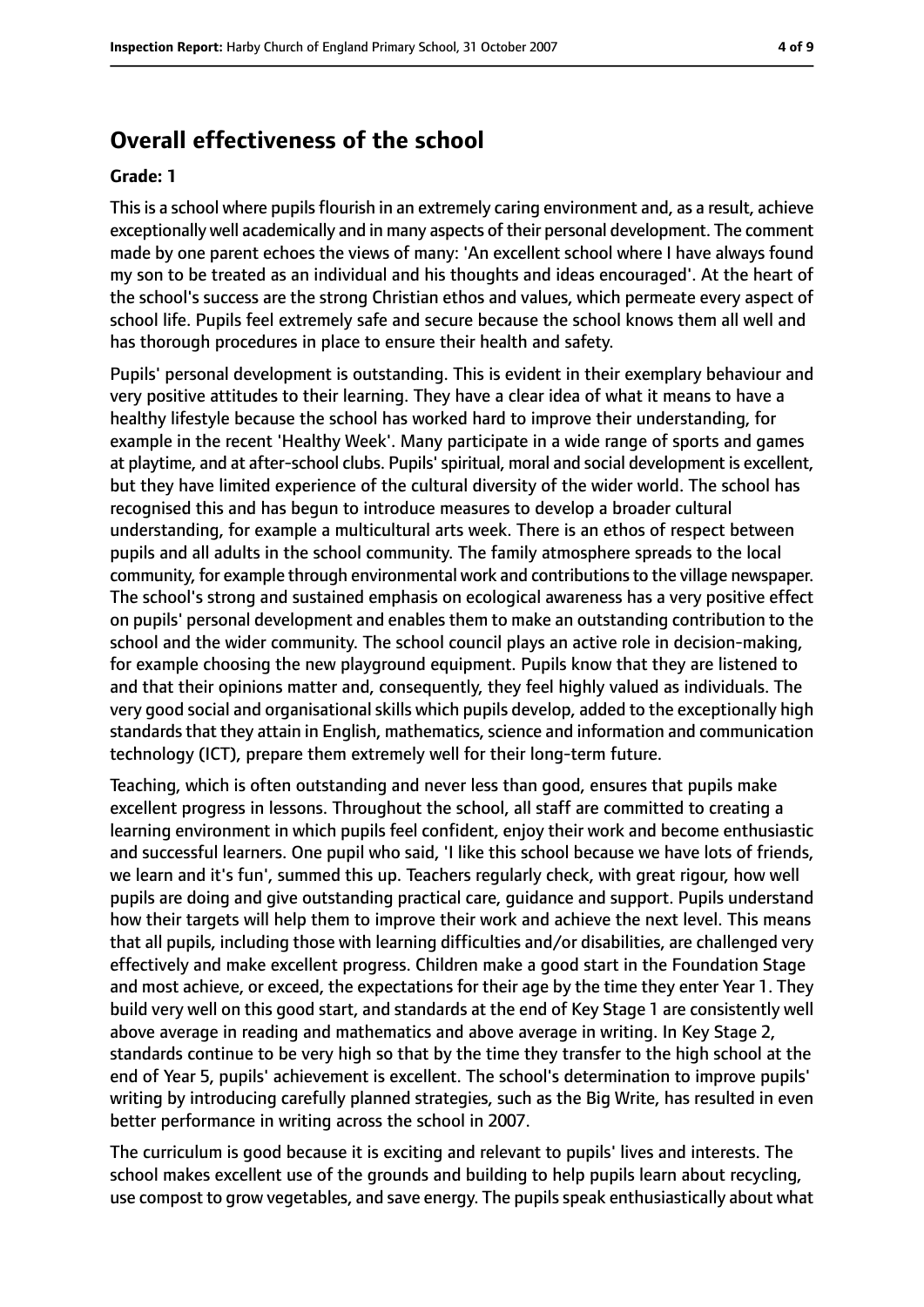they can do to help save their planet and are keen to be eco-warriors in the school. Recent developments in curriculum planning have improved opportunities for cross-curricular working; this was evident in a literacy lesson where children were learning how to plan for a topic on the local canal. However, there are too few opportunities for pupils to learn about a wider range of cultures and communities. The curriculum is supported well by a very good range of enrichment activities including sport, music, French and the arts, and pupils spoke enthusiastically about a recent residential visit to the coast.

The leadership and management of the school are outstanding. The excellent performance of the school owes much to the headteacher's commitment and determination to strive for the very best for every pupil. He provides a very strong lead to the staff, who work very well as a team to move the school forward. School self-evaluation is excellent and accurately identifies the areas for further development, although, at times, it underestimates the outstanding aspects of the work of the school. Subject leaders are monitoring practice very effectively and contributing positively to planning for improvement. The work of the school is strengthened further by the governors who are very well informed, and provide an excellent level of support and challenge. The consistent progress made since the previous inspection shows the school has an excellent capacity for further improvement and provides outstanding value for money.

#### **Effectiveness of the Foundation Stage**

#### **Grade: 2**

Children make good progressin the Foundation Stage because of good teaching and leadership. The staff have created a warm and welcoming ethos so that children settle well into school and enjoy their learning. The children's personal development is good; they behave very well and quickly develop positive attitudes to learning. The younger children feel safe and secure, and benefit from the time they spend with the older children who support and help them in their learning. The curriculum is well planned and provides a good balance of listening and doing, and encourages children to be involved and make choices about their learning. There are good opportunities for creative development through linked topic work and access to equipment. Outdoor provision is satisfactory, but is not yet offering the broadest experiences to develop children's learning to the full. The school has plans in place to improve the outdoor classroom.

#### **What the school should do to improve further**

■ use the curriculum to develop pupils' awareness of cultural diversity.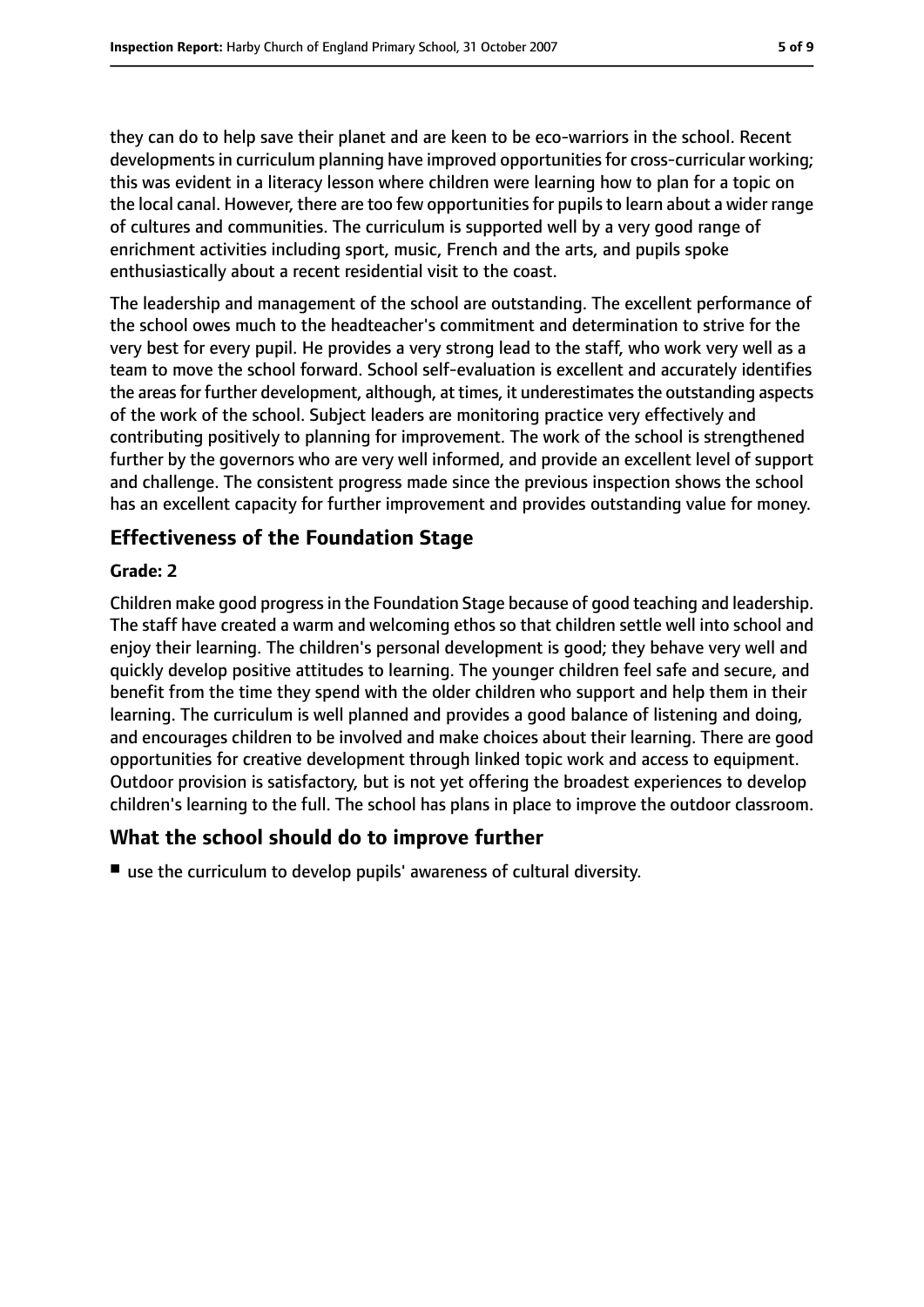**Any complaints about the inspection or the report should be made following the procedures set out in the guidance 'Complaints about school inspection', which is available from Ofsted's website: www.ofsted.gov.uk.**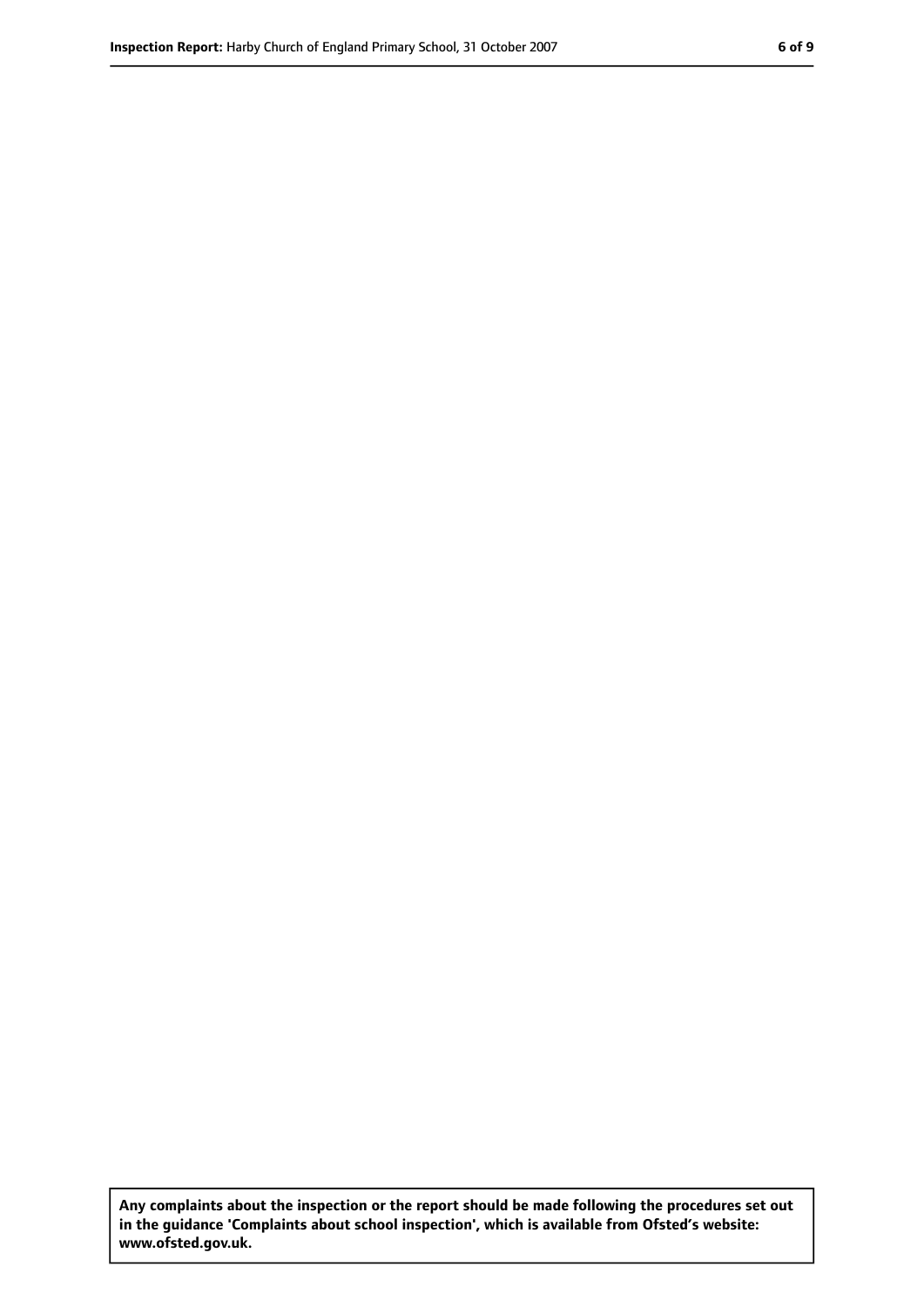# **Inspection judgements**

| $^{\backprime}$ Key to judgements: grade 1 is outstanding, grade 2 good, grade 3 satisfactory, and | <b>School</b>  |
|----------------------------------------------------------------------------------------------------|----------------|
| arade 4 inadequate                                                                                 | <b>Overall</b> |

## **Overall effectiveness**

| How effective, efficient and inclusive is the provision of education, integrated<br>care and any extended services in meeting the needs of learners? |     |
|------------------------------------------------------------------------------------------------------------------------------------------------------|-----|
| Effective steps have been taken to promote improvement since the last<br>inspection                                                                  | Yes |
| How well does the school work in partnership with others to promote learners'<br>well-being?                                                         |     |
| The effectiveness of the Foundation Stage                                                                                                            |     |
| The capacity to make any necessary improvements                                                                                                      |     |

#### **Achievement and standards**

| How well do learners achieve?                                                                               |  |
|-------------------------------------------------------------------------------------------------------------|--|
| The standards <sup>1</sup> reached by learners                                                              |  |
| How well learners make progress, taking account of any significant variations between<br>groups of learners |  |
| How well learners with learning difficulties and disabilities make progress                                 |  |

### **Personal development and well-being**

| How good is the overall personal development and well-being of the<br>learners?                                  |  |
|------------------------------------------------------------------------------------------------------------------|--|
| The extent of learners' spiritual, moral, social and cultural development                                        |  |
| The extent to which learners adopt healthy lifestyles                                                            |  |
| The extent to which learners adopt safe practices                                                                |  |
| How well learners enjoy their education                                                                          |  |
| The attendance of learners                                                                                       |  |
| The behaviour of learners                                                                                        |  |
| The extent to which learners make a positive contribution to the community                                       |  |
| How well learners develop workplace and other skills that will contribute to<br>their future economic well-being |  |

### **The quality of provision**

| How effective are teaching and learning in meeting the full range of the<br>learners' needs?          |  |
|-------------------------------------------------------------------------------------------------------|--|
| How well do the curriculum and other activities meet the range of needs<br>and interests of learners? |  |
| How well are learners cared for, guided and supported?                                                |  |

#### **Annex A**

 $^1$  Grade 1 - Exceptionally and consistently high; Grade 2 - Generally above average with none significantly below average; Grade 3 - Broadly average to below average; Grade 4 - Exceptionally low.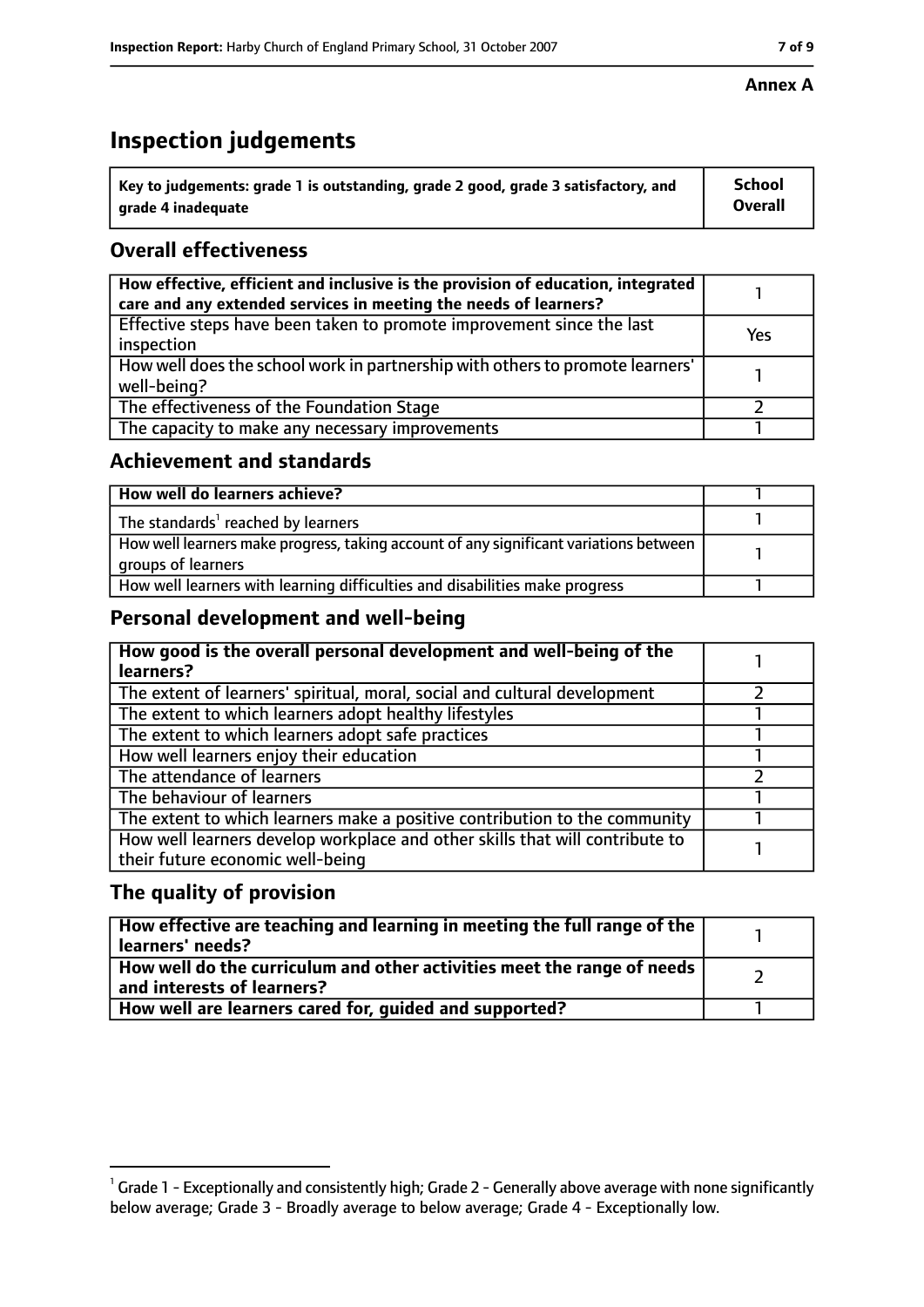# **Leadership and management**

| How effective are leadership and management in raising achievement<br>and supporting all learners?                                              |     |
|-------------------------------------------------------------------------------------------------------------------------------------------------|-----|
| How effectively leaders and managers at all levels set clear direction leading<br>to improvement and promote high quality of care and education |     |
| How effectively leaders and managers use challenging targets to raise standards                                                                 |     |
| The effectiveness of the school's self-evaluation                                                                                               |     |
| How well equality of opportunity is promoted and discrimination tackled so<br>that all learners achieve as well as they can                     |     |
| How effectively and efficiently resources, including staff, are deployed to<br>achieve value for money                                          |     |
| The extent to which governors and other supervisory boards discharge their<br>responsibilities                                                  |     |
| Do procedures for safequarding learners meet current government<br>requirements?                                                                | Yes |
| Does this school require special measures?                                                                                                      | No  |
| Does this school require a notice to improve?                                                                                                   | No  |